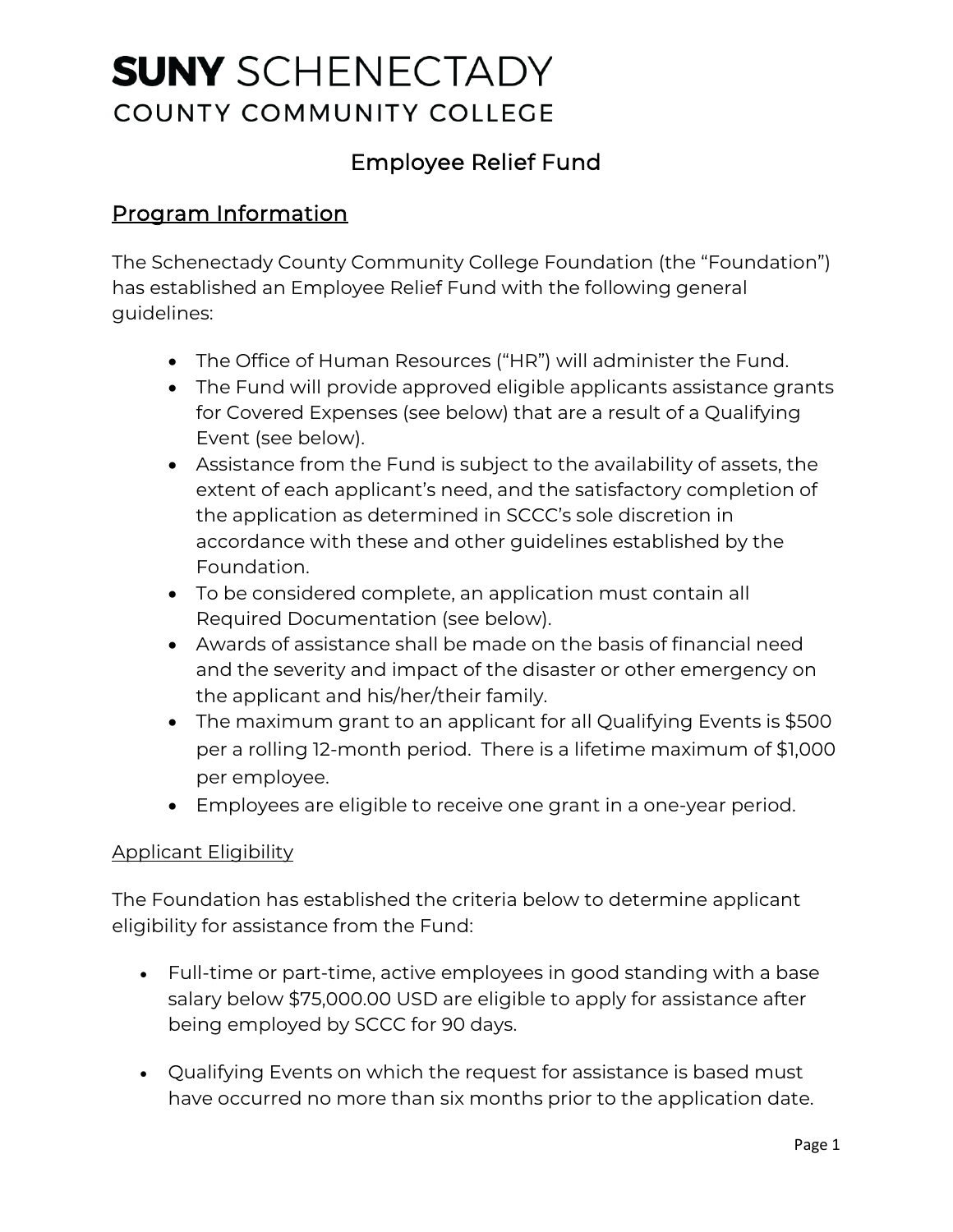Once an application for a category of a Qualifying Event is denied, an application may be submitted for a different Qualifying Event after six months from date of previous grant application denial.

- Applicants cannot apply for the same Personal Hardship more than once.
- • Fund grants will be considered in light of past applications and disbursements. Priority for grants is given to employees who have not received grants previously.

#### Qualifying Events

 his/her/their family. These are usually one-time events that cause an Qualifying Events are unexpected or unavoidable circumstances outside of an individual's control that create a financial hardship for an individual and individual to spend his/her/their rent, mortgage or utility money on unexpected bills. A "Qualifying Event" is a Qualified Disaster or Personal Hardship.

#### Qualified Disaster

A Qualified Disaster (as defined by the IRS in Section 139) is any event that is:

- A disaster which results from a terrorist or military action
- A Presidentially declared disaster such as a natural disaster (i.e., a hurricane, flood, tornado, volcanic eruption, earthquake, tsunami, storms, etc.). A disaster which results from an accident involving a common carrier (i.e., airline, railroad trucking company)
- Any event that is determined to be catastrophic by the Secretary of the Treasury or his or her delegate.

#### Personal Hardship

Other Qualifying Natural or Human-made Disasters:

Other Qualifying Disasters include an event for which the need for assistance must stem directly from: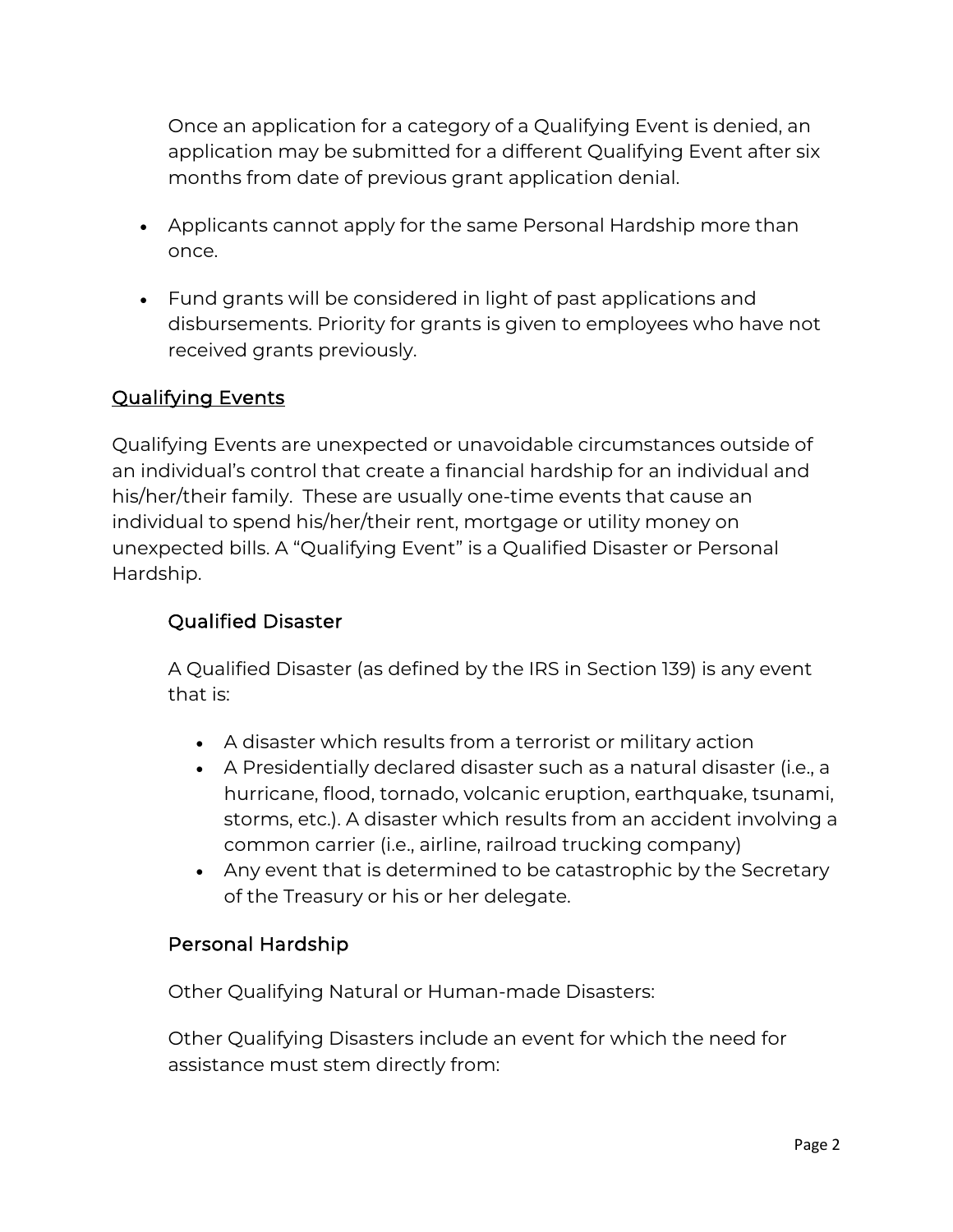- a natural or localized disaster which may not reach the level of a declared Qualified Disaster, such as a devastating flood, ice storm, hurricane, tornado, earthquake or fire; or
- a short-term personal emergency like a house/apartment fire or flood resulting in a loss of basic needs such as food, clothing or shelter.

Other Qualifying Disasters include loss or damage to the primary residence from a natural or localized disaster that results in the employee's primary residence destroyed, rendered unlivable, or otherwise in need of costly repairs in excess of insurance.

#### Financial Hardship (non-exhaustive)

Financial Hardships are unexpected events that result in financial stress on an applicant and his/her/their immediate family. Below is a list of events and expenses that the Fund classifies as Financial Hardships.

- Medical/dental/hearing/vision expenses of employee and/or their immediate family member due to illness or injury that is not covered by insurance or is a non-routine medical expenses.
- Accident or illness of an applicant and/or immediate family member resulting in loss of work; or a need to provide care and resources for a critically ill immediate family member resulting in the employees loss of work.
- Death/Funeral expenses (travel/funeral costs) for an immediate family member.
- Financial hardship for unexpected, unavoidable reasons beyond an individual's control (e.g. spouse or domestic partner's layoff, unexpected loss of income, nonroutine vehicle or home repair that restricts ability of applicant to care for self and household).

#### Immediate Family

An applicant's spouse/domestic partner, child, sibling, parent, grandparent, and grandchild, including stepparents, stepchildren, stepsiblings, and adoptive and foster relationships.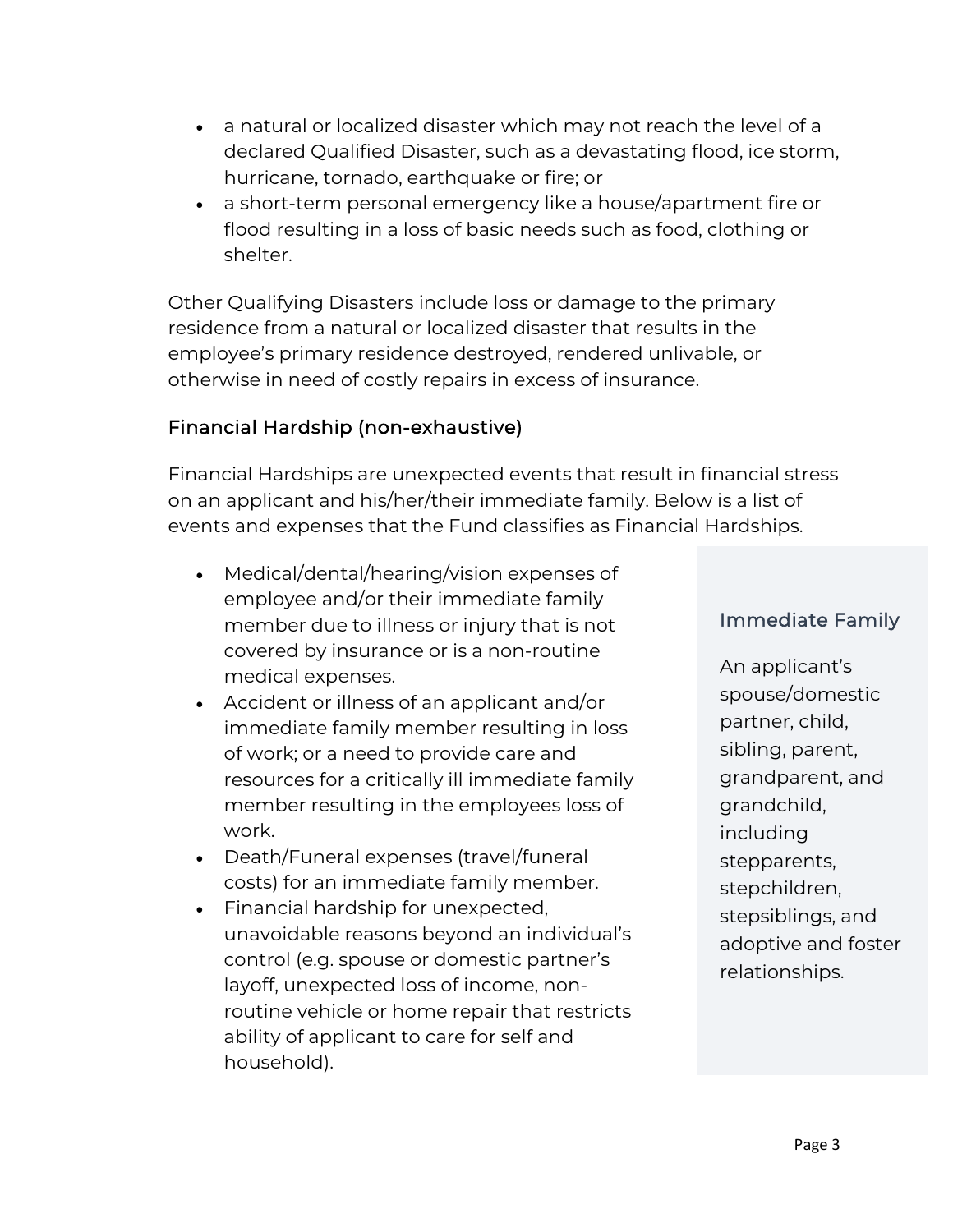- Expenses due to military deployment or deployment of immediate family member.
- Expenses incurred due to domestic or physical abuse.
- Expenses arising from being a victim of violent crime.
- Expenses arising from accident not due to negligence, recklessness or intent of employee.

## Covered Expenses

If an employee has suffered a Qualifying Event, then he/she/they may submit for a grant from the Fund to assist with Covered Expenses. A non-exhaustive list of bills, costs, payments, and other expenses that are considered eligible Covered Expenses is identified below. The Fund will not grant assistance for Ineligible Expenses. A non-exhaustive list of Ineligible Expenses is identified below. To be considered a Covered Expense, applicants must submit Required Documentation.

The Foundation has granted authority to SCCC to determine in its sole discretion, in accordance with this Policy, those expenses determined to be Covered Expenses and those determined to be Ineligible Expenses.

## Examples of Covered Expenses (non-exhaustive):

- Rent or mortgage payments, if due to injury, illness or unforeseen financial circumstance or unexpected loss of Income
- Reasonable and necessary personal, family, living or funeral expenses incurred as a result of a Qualifying Event
- Reasonable and necessary expenses incurred for the repair or rehabilitation of a personal residence due to a Qualifying Event
- • Reasonable and necessary expenses incurred for the repair or replacement of the contents of a personal residence due to a Qualifying Event
- Essential Utility bills (water, heat, electricity, etc.)
- Medical bills/expenses not covered by insurance
- Funeral expenses, including travel expenses
- Basic living expenses (food, clothing)
- Credit card bills, auto and other debt that resulted directly from a Qualifying Event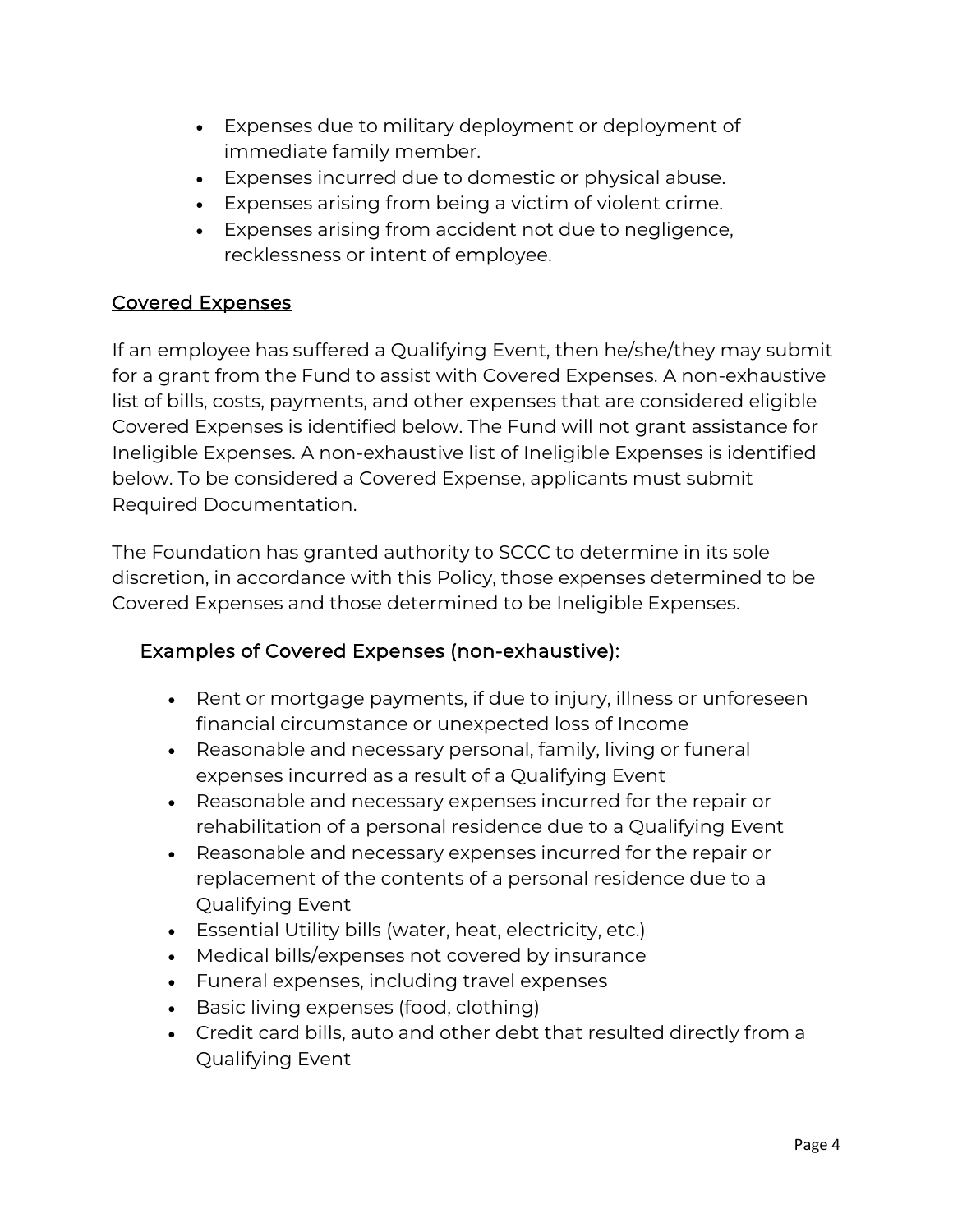- Financial distress, incurred directly from a Qualifying Event, that results in an employee not having sufficient income to cover monthly bills
- Wage garnishments, disconnection or eviction notices resulting from Qualifying Event
- Adaptive modification to property (e.g. wheelchair ramp)
- Limited hotel accommodations or shelter; and
- Similar expenses as determined by SCCC in its sole discretion.

## Examples of Ineligible Expenses (non-exhaustive):

- Any expense, bill, payment invoiced to applicant or with a due date more than 120 days prior to the date applicant's application is deemed complete
- Loss of household income due to a reduction in hours or overtime, the loss of a job, a divorce or the loss of child support
- Credit card bills, auto and other debt except when said expenses are a result of a Qualifying Event
- Event, that results in not enough income to cover regular monthly • Accumulated financial distress, not incurred as a result of Qualifying bills
- Wage garnishments, disconnection or eviction notices not related to a Qualifying Event
- Accidental damages due to negligence of applicant
- Furniture, appliances, electronics
- Non-essential utilities such as cable television
- Legal fees
- Expenses that are or would be covered under medical/homeowners' insurance and deductibles (while the Fund may provide assistance for expenses that aren't eligible for reimbursement under medical or homeowners' insurance, please note this is not a replacement for insurance)
- Standard living expenses which do not cause financial stress
- When other aid or assets are readily available
- Expenses due to employee's lack of adequate financial management
- Other expenses not permitted as a charitable gift
- Similar expenses as determined by SCCC's sole discretion